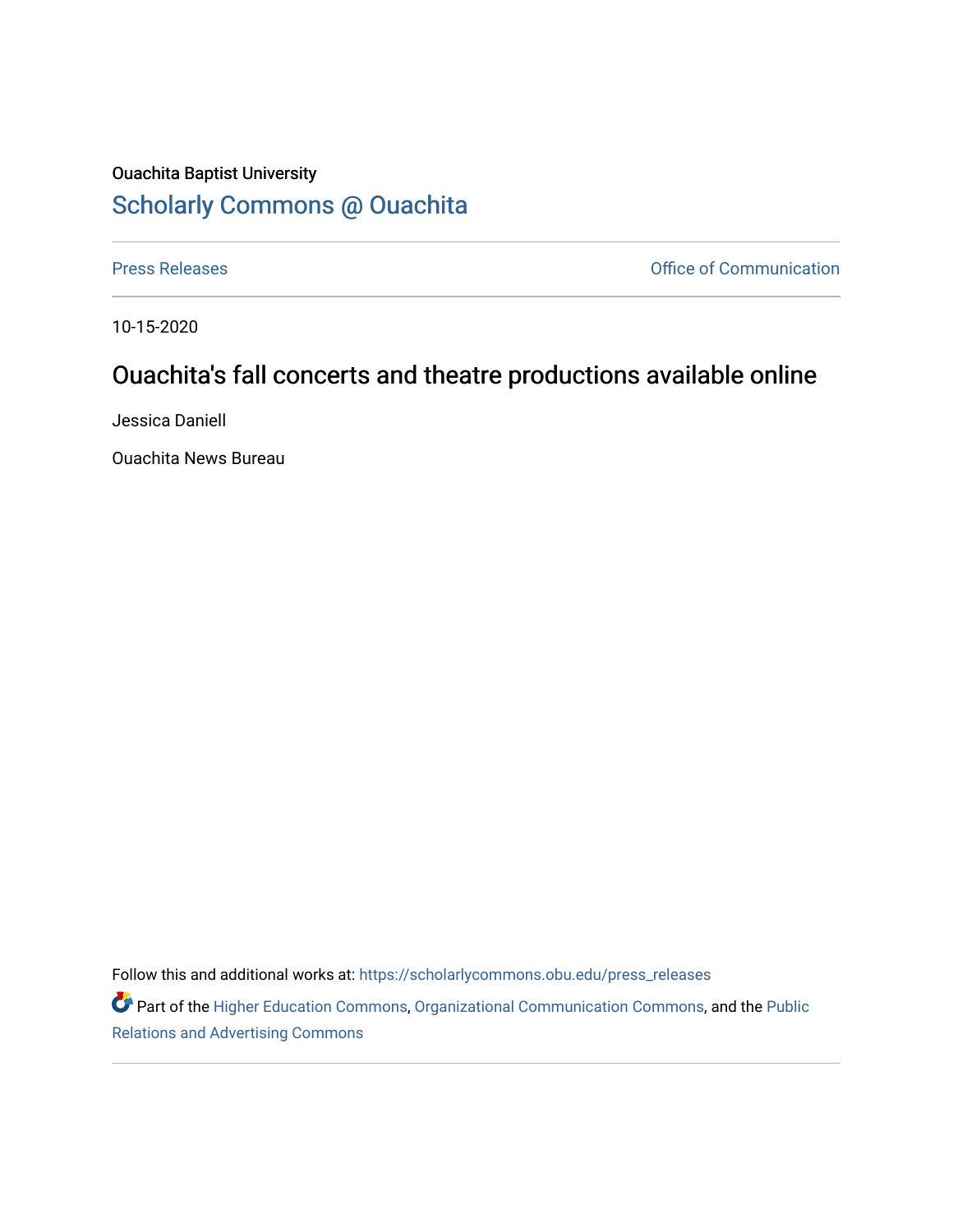

## For immediate release

**Ouachita's fall concerts and theatre productions available online** 



*By Jessica Daniell* October 15, 2020 For more information, contact OBU's news bureau at [newsbureau@obu.edu](mailto:newsbureau@obu.edu) or (870) 245-5208

ARKADELPHIA, Ark.—Ouachita Baptist University's School of Fine Arts has made adjustments to its fall concert and theatre season to both allow students to continue their performance education and allow viewers to experience their art safely amid the COVID-19 pandemic.

With reduced seating available to allow for physical distancing, in-person attendance for many events will be limited to Ouachita students, faculty and staff only. However, streaming options will be available for most events for off-campus patrons or those who prefer the virtual option. Some events will be streamed live for free via Ouachita's typical Livestream channel: [www.livestream.com/obu.](http://www.livestream.com/obu) Others will require paid access, which is purchased at obu.edu/boxoffice. E-tickets are available for single viewers or families (4 or more). In limited cases, the Division of Music will host outdoor events for the campus community.

"The School of Fine Arts is still creating and performing art this semester," said Dr. Gary Gerber, dean of the School of Fine Arts. "It may look a little different and may not be viewed in person by as many as in the past, but that has not stopped our faculty and students from working on their art during these unprecedented times."